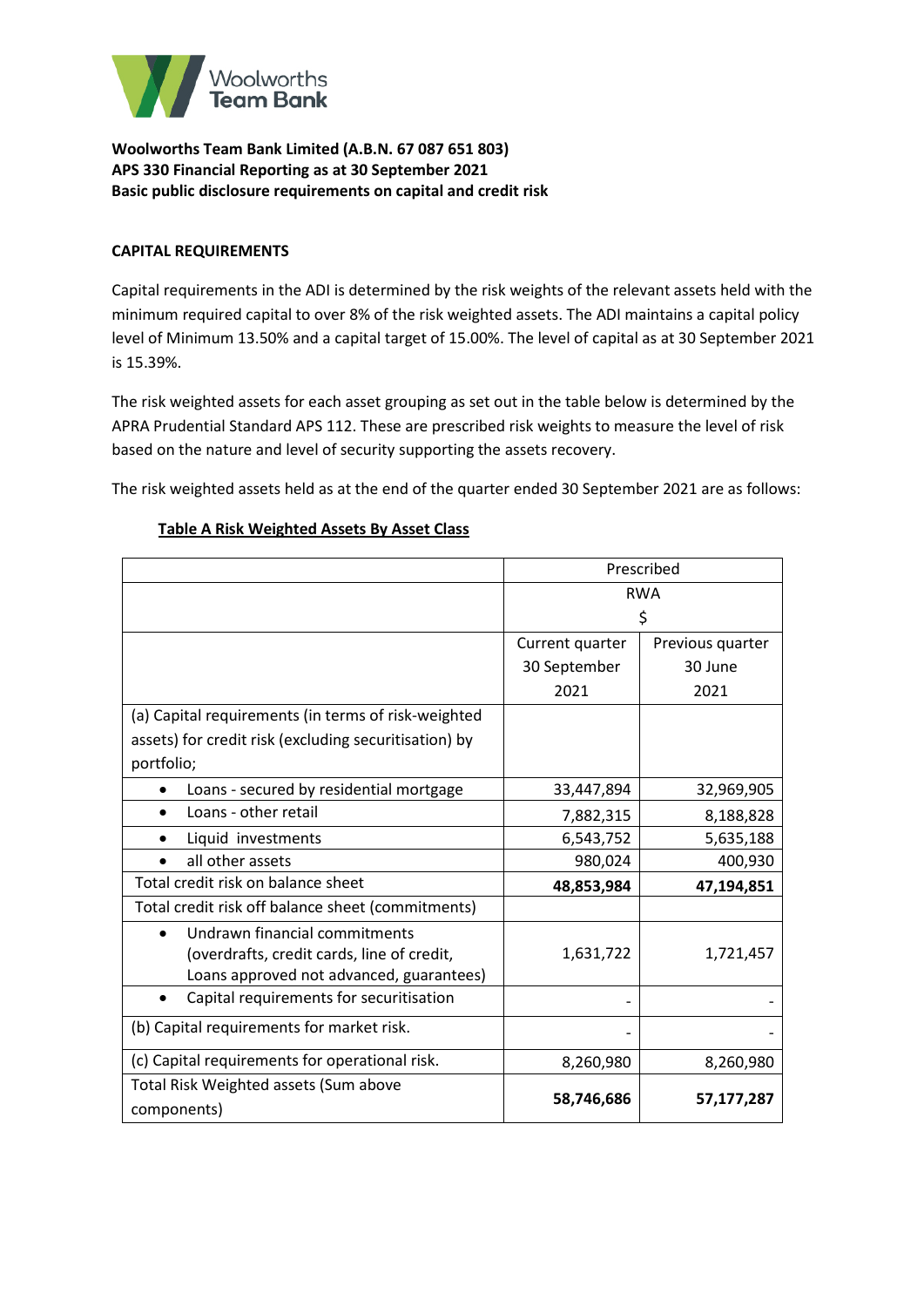

#### **CAPITAL HELD BY THE ADI**

The capital held by the ADI exceeds the policy and minimum capital prescribed by the APRA Prudential Standards. This excess facilitates future growth within the ADI.

The capital ratio is the amount of capital described in Table B divided by the risk weighted assets.

#### **Table B**

|                      | Capital                 |                  | <b>Capital Ratio</b> |                  |
|----------------------|-------------------------|------------------|----------------------|------------------|
|                      |                         |                  |                      |                  |
|                      | Current quarter         | Previous quarter | Current quarter      | Previous quarter |
|                      | 30 September<br>30 June |                  | 30 September         | 30 June          |
|                      | 2021<br>2021            |                  | 2021                 | 2021             |
| Common Equity Tier 1 | 8,763,242               | 8,763,242        | 14.93%               | 15.27%           |
| Tier 1               | 8,763,242               | 8,763,242        | 14.93%               | 15.27%           |
| <b>Total Capital</b> | 9,034,012               | 9,034,012        | 15.39%               | 15.74%           |

#### **CREDIT RISK**

#### **(i) CREDIT RISK – INVESTMENTS**

Surplus cash not invested in loans to members are held in high quality liquid assets. This included the funds required to be held to meet withdrawal of deposits by members of the ADI.

The ADI uses the ratings of reputable ratings agencies to assess the credit quality of all investment exposure, where applicable, using the credit quality assessment scale in APRA Prudential Guidance in APS112. The credit quality assessment scale within this standard has been complied with.

The Table C below excludes the Equities and Off Balance Sheet exposures. Off Balance Sheet exposures are set out in the Table E that follows.

The exposure values associated with each credit quality step are as follows in Table C: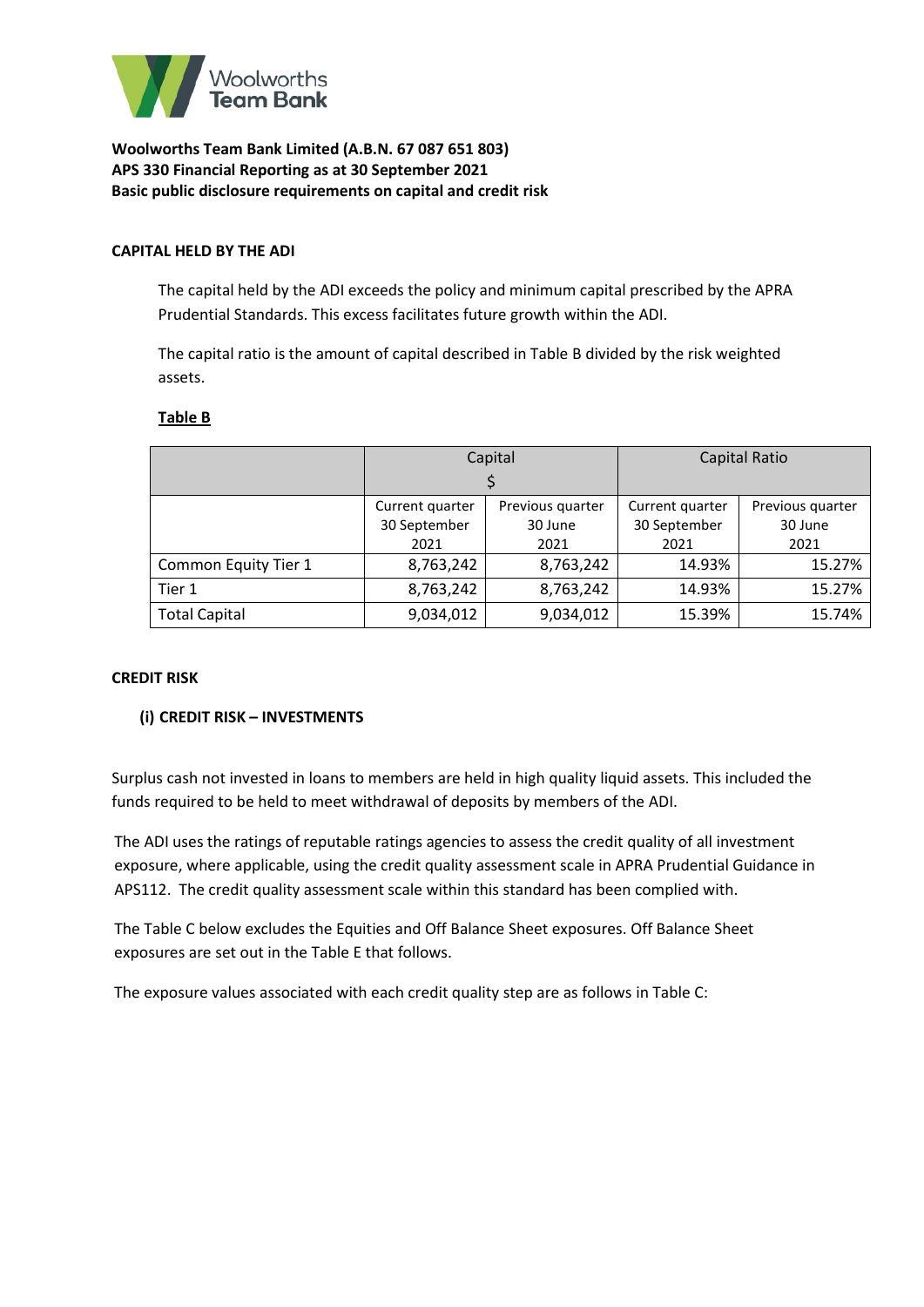

# **Table C**

## **Current Quarter 30 September 2021**

|                | Current quarter |                   |            |            |                          |             |
|----------------|-----------------|-------------------|------------|------------|--------------------------|-------------|
| Investments    | Average gross   | Carrying value on | Past due   | Impaired   | Specific                 | Increase in |
| with banks and | exposure in     | balance sheet     | facilities | facilities | Provision                | specific    |
| other ADI's    | quarter         |                   |            |            | as at end                | provision   |
|                |                 |                   |            |            | of quarter               | and write   |
|                |                 |                   |            |            |                          | offs in     |
|                |                 |                   |            |            |                          | quarter     |
|                | \$              | \$                | \$         | \$         | \$                       |             |
| Cuscal         | 13,456,354      | 14,394,585        |            |            | $\overline{\phantom{0}}$ |             |
| <b>Banks</b>   | 17,166,999      | 17,114,105        |            |            | $\overline{\phantom{a}}$ |             |
| Government     | 10,104,863      | 11,106,377        | -          |            | $\overline{\phantom{a}}$ |             |
| <b>Total</b>   | 40,728,216      | 42,615,067        |            |            | -                        |             |

### **Previous quarter 30 June 2021**

|                    | Previous quarter |                   |                          |            |                          |             |
|--------------------|------------------|-------------------|--------------------------|------------|--------------------------|-------------|
| <b>Investments</b> | Average gross    | Carrying value on | Past due                 | Impaired   | Specific                 | Increase in |
| with banks and     | exposure in      | balance sheet     | facilities               | facilities | Provision                | specific    |
| other ADI's        | quarter          |                   |                          |            | as at end                | provision   |
|                    |                  |                   |                          |            | of quarter               | and write   |
|                    |                  |                   |                          |            |                          | offs in     |
|                    |                  |                   |                          |            |                          | quarter     |
|                    | \$               | \$                | \$                       | \$         | \$                       |             |
| Cuscal             | 10,596,171       | 10,379,956        | $\overline{\phantom{a}}$ |            | $\overline{\phantom{a}}$ |             |
| <b>Banks</b>       | 13,981,736       | 15,606,547        |                          |            | $\overline{\phantom{a}}$ |             |
| Government         | 8,776,193        | 9,106,605         |                          |            | $\overline{\phantom{a}}$ |             |
| <b>Total</b>       | 33,354,100       | 35,093,108        | ٠                        |            | $\blacksquare$           |             |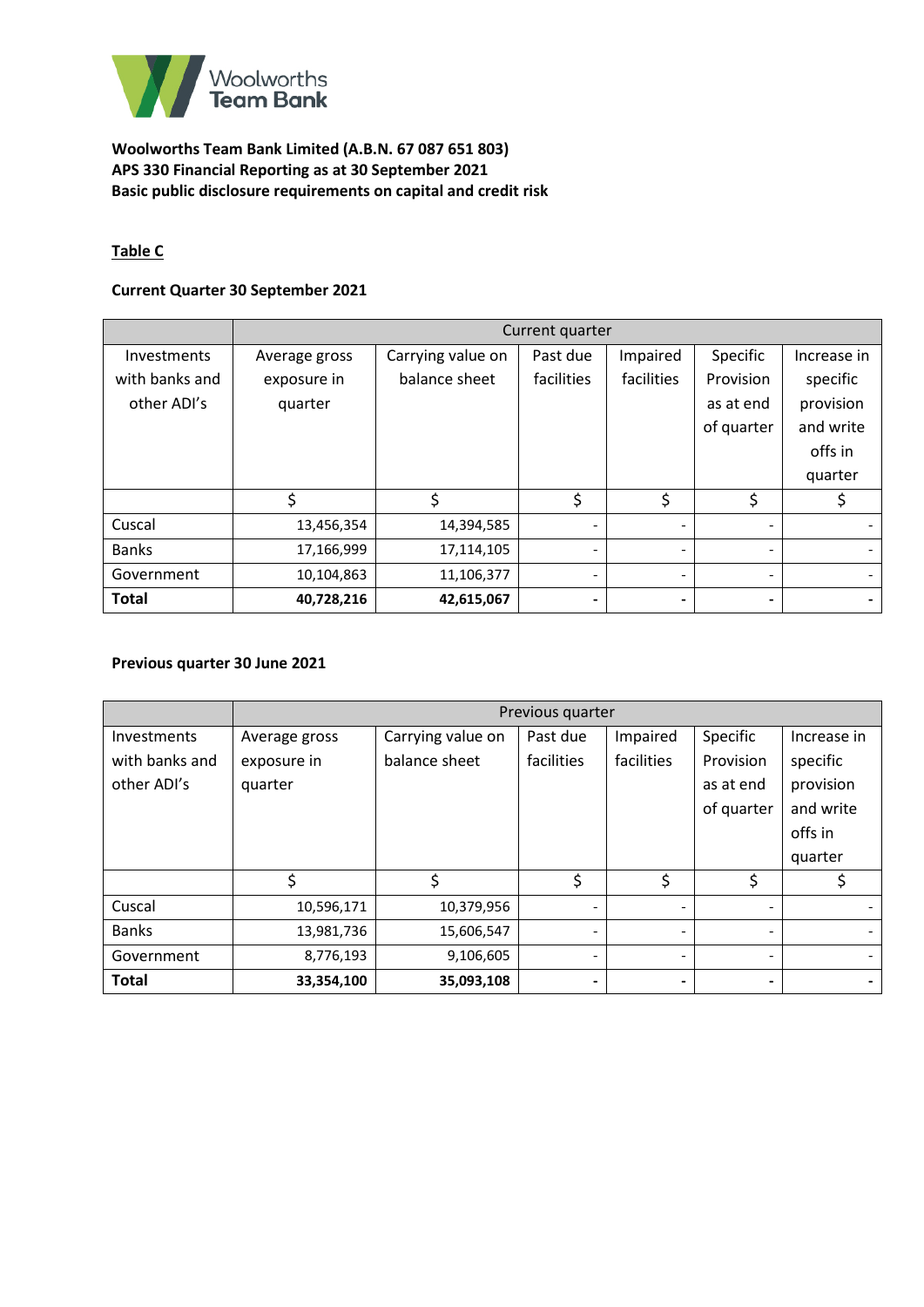

### **CREDIT RISK – LOANS**

The classes of loans entered into by the ADI are limited to loans; commitments and other non-market off-balance sheet exposures. The ADI does not enter into debt securities and over-the-counter derivatives.

### **Impairment details**

The level of impaired loans by class of loan is set out below:

- Carrying Value is the amount of the balance sheet gross of provision (net of deferred fees)
- Past due loans is the 'on balance sheet' loan balances which are behind in repayments past due by 90 days or more but not impaired
- Impaired loans are the 'on balance sheet' loan balances which are at risk of not meeting all principle and interest repayments over time
- Provision for impairment is the amount of the impairment provision allocated to the class of impaired loans
- The losses in the period equate to the additional provisions set aside for impaired loans, and bad debts written off in excess of previous provision allowances.

The impaired loans are generally not secured against residential property. Some impaired loans are secured by bill of sale over motor vehicles or other assets of varying value. It is not practicable to determine the fair value all collateral as at the balance date due to the variety of assets and condition.

The analysis of the ADI's loans by class, is as follows in Table D: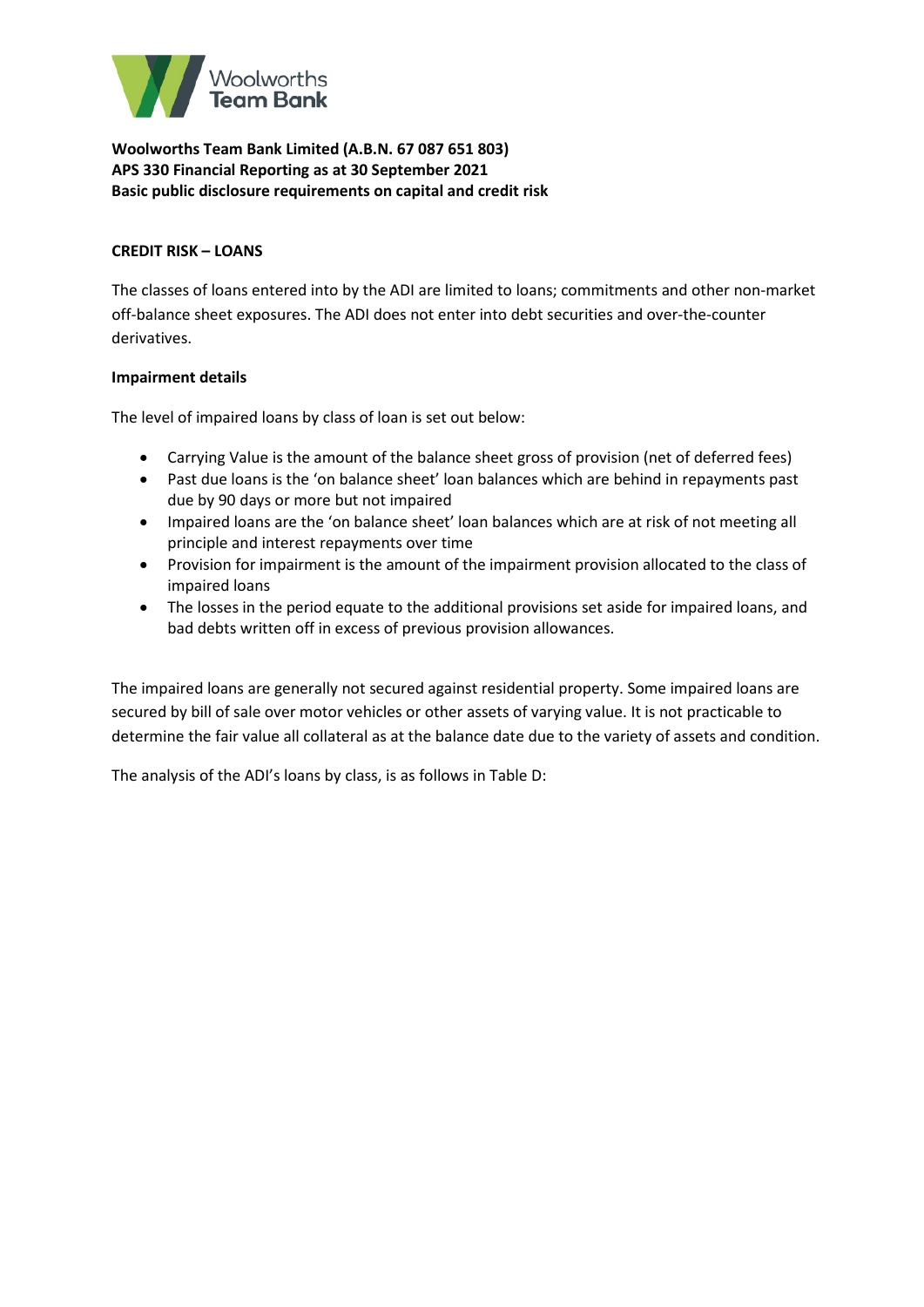

**Table D** [excludes off balance sheet exposures or equities. Off balance sheet exposures are set out in the Table E that follows]

## **Current Quarter 30 September 2021**

| Loans        | Gross       | Gross       | Commitments | Past due   | Impaired   | <b>Specific</b> | Increase    |
|--------------|-------------|-------------|-------------|------------|------------|-----------------|-------------|
| Portfolio    | exposure    | exposure    | - redraws,  | facilities | facilities | Provision       | in specific |
|              | value -     | value on    | overdraft   |            |            | as at end       | provision   |
|              | Average for | balance     | facilities  |            |            | of quarter      | and write   |
|              | the period  | sheet       | undrawn     |            |            |                 | offs in     |
|              |             |             |             |            |            |                 | quarter     |
|              | \$          | \$          | \$          | \$         | \$         | \$              | \$          |
| Mortgage     | 92,618,008  | 93,398,890  | 8,603,657   | 187,107    | 187,107    |                 |             |
| secured      |             |             |             |            |            |                 |             |
| Personal     | 7,291,043   | 7,188,783   | 22,800      | 40,102     | 40,102     | 60,537          | -4,597      |
|              |             |             |             |            |            |                 |             |
| Overdrafts & | 830,655     | 757,206     | 1,195,677   | 2,305      | 4,448      | 3,138           | 981         |
| Credit cards |             |             |             |            |            |                 |             |
| Total        | 100,739,706 | 101,344,879 | 9,822,134   | 229,514    | 231,657    | 63,675          | $-3,616$    |
|              |             |             |             |            |            |                 |             |

#### **Previous quarter 30 June 2021**

| Loans                        | Gross       | Gross       | Commitments | Past due   | Impaired   | <b>Specific</b> | Increase    |
|------------------------------|-------------|-------------|-------------|------------|------------|-----------------|-------------|
| Portfolio                    | exposure    | exposure    | - redraws,  | facilities | facilities | Provision       | in specific |
|                              | value -     | value on    | overdraft   |            |            | as at end       | provision   |
|                              | Average for | balance     | facilities  |            |            | of quarter      | and write   |
|                              | the period  | sheet       | undrawn     |            |            |                 | offs in     |
|                              |             |             |             |            |            |                 | quarter     |
|                              | \$          | \$          | \$          | \$         | \$         | \$              | \$          |
| Mortgage<br>secured          | 91,780,118  | 91,795,608  | 8,765,686   | 185,345    | 185,345    |                 |             |
| Personal                     | 7,667,854   | 7,329,513   | 23,800      | 52,713     | 52,713     | 65,134          | $-25,137$   |
| Overdrafts &<br>Credit cards | 876,994     | 926,605     | 920,253     | 2,132      | 2,199      | 2,157           | $-9,699$    |
| Total                        | 100,324,966 | 100,051,727 | 9,709,740   | 240,190    | 240,257    | 67,291          | $-34,836$   |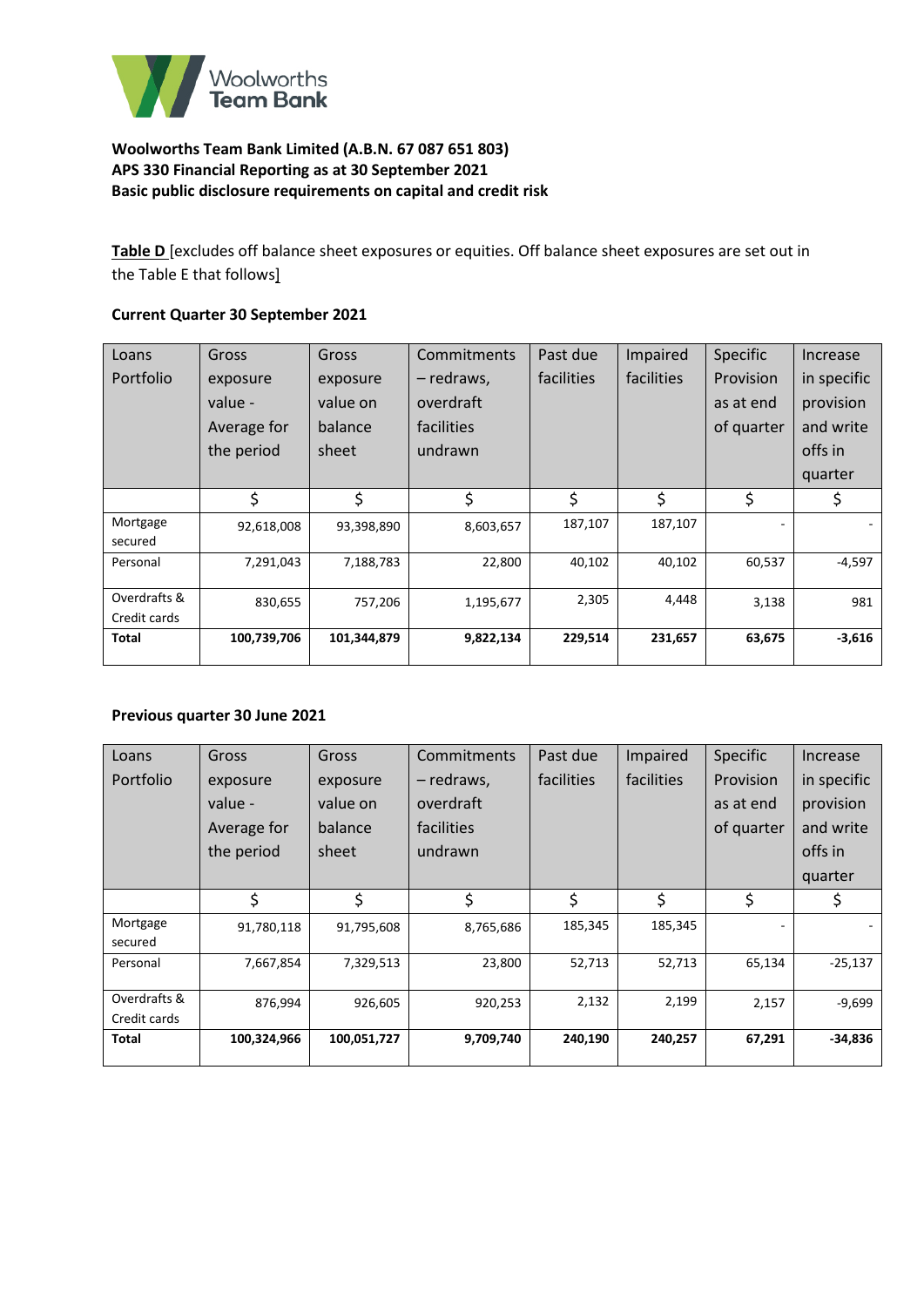

### **General Reserve for Credit Losses**

This reserve is set aside to quantify the estimate for potential future losses in the loans and investments.

In addition to the provision for impairment, the Board has recognised the need to make an allocation from retained earnings to ensure there is adequate protection for members against the prospect that some members will experience loan repayment difficulties in the future.

The reserve has been determined on the basis of the past experience with the loan delinquency and amounts written off.

The value of the reserve is amended to reflect the changes in economic conditions, and the relevant concentrations in specific regions and industries of employment within the loan book.

|                | <b>Current quarter</b><br>30 September 2021 | <b>Previous quarter</b><br>30 June 2021 |
|----------------|---------------------------------------------|-----------------------------------------|
| <b>Balance</b> | \$273,212                                   | \$270,770                               |